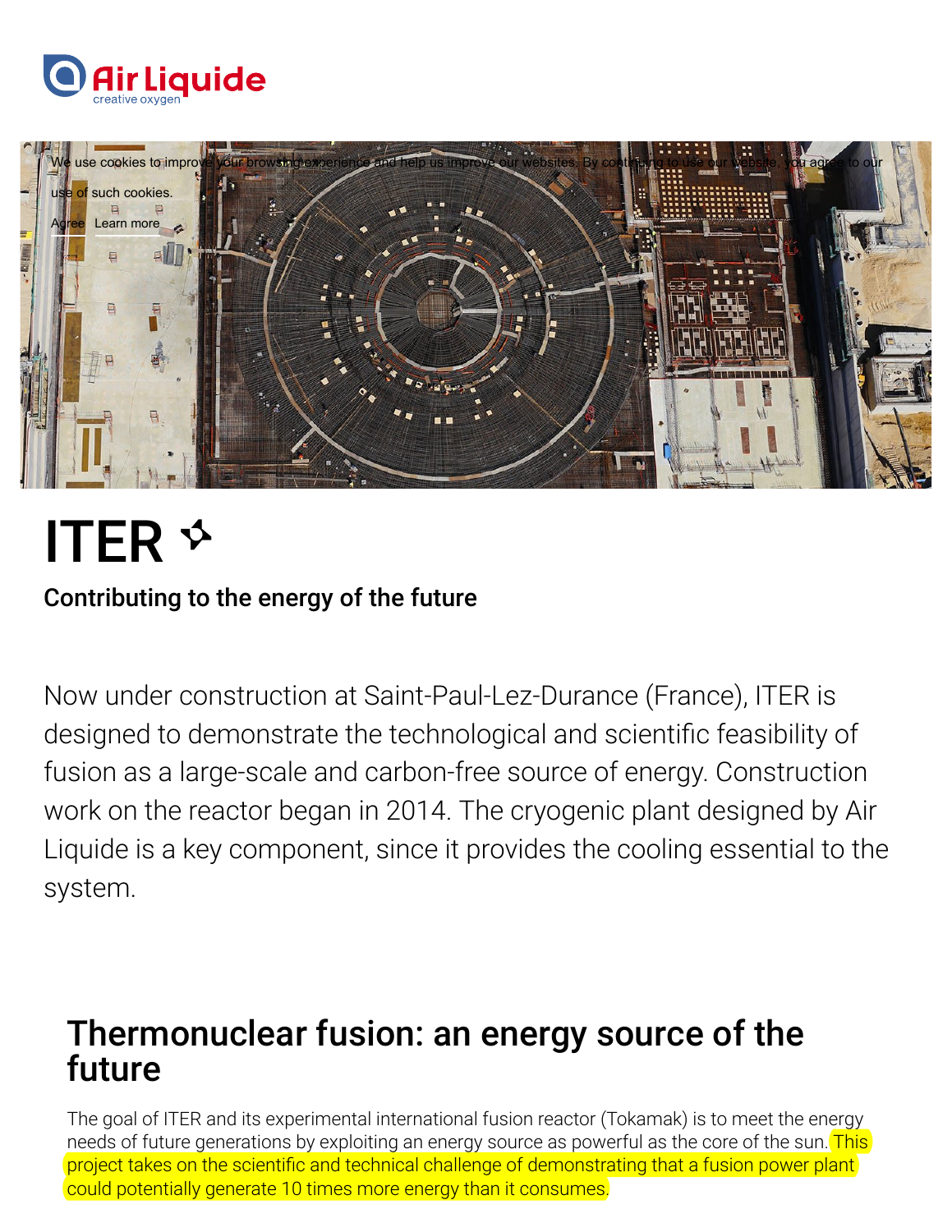Recreating fusion reactions requires atoms to be heated to temperatures in excess of 150 million°C. These extreme temperatures intensify atomic motion to the point where the electrons detach from the nucleus, collide and fuse together, releasing an exceptionally high level of kinetic energy.

This project takes on the scientific and technical challenge of demonstrating that a fusion power plant could potentially generate 10 times more energy than it consumes

Recovered in the form of heat, this energy will then be used to generate electricity. Extremely powerful magnetic fields are needed to confine the fusion reactions inside the reactor vessel (the Tokamak), stabilize them and control their effects.



#### FOCUS ON Tokamaks and nuclear fusion

Air Liquide partners the world's largest Tokamak projects, including KSTAR in South Korea and JT-60SA in Japan.

The first Tokamak (the word is a Russian acronym for 'Toroidal Chamber with Magnetic Coils') was developed in the 1950s by Russian physicists Andreï Sakharov and Igor Tamm.

The Tokamak is a toroidal (hollow ring-shaped) metal confinement chamber designed to contain the plasma–produced by heating atoms to extremely high temperatures–required to trigger nuclear fusion reactions. More than 200 Tokamaks have been built worldwide, and the most significant examples currently operational are Tore Supra in France, Jet in the UK and KSTAR in South Korea. These three will be joined by the JT-60SA project currently under construction in Japan.

# Working towards the world's largest helium refrigeration unit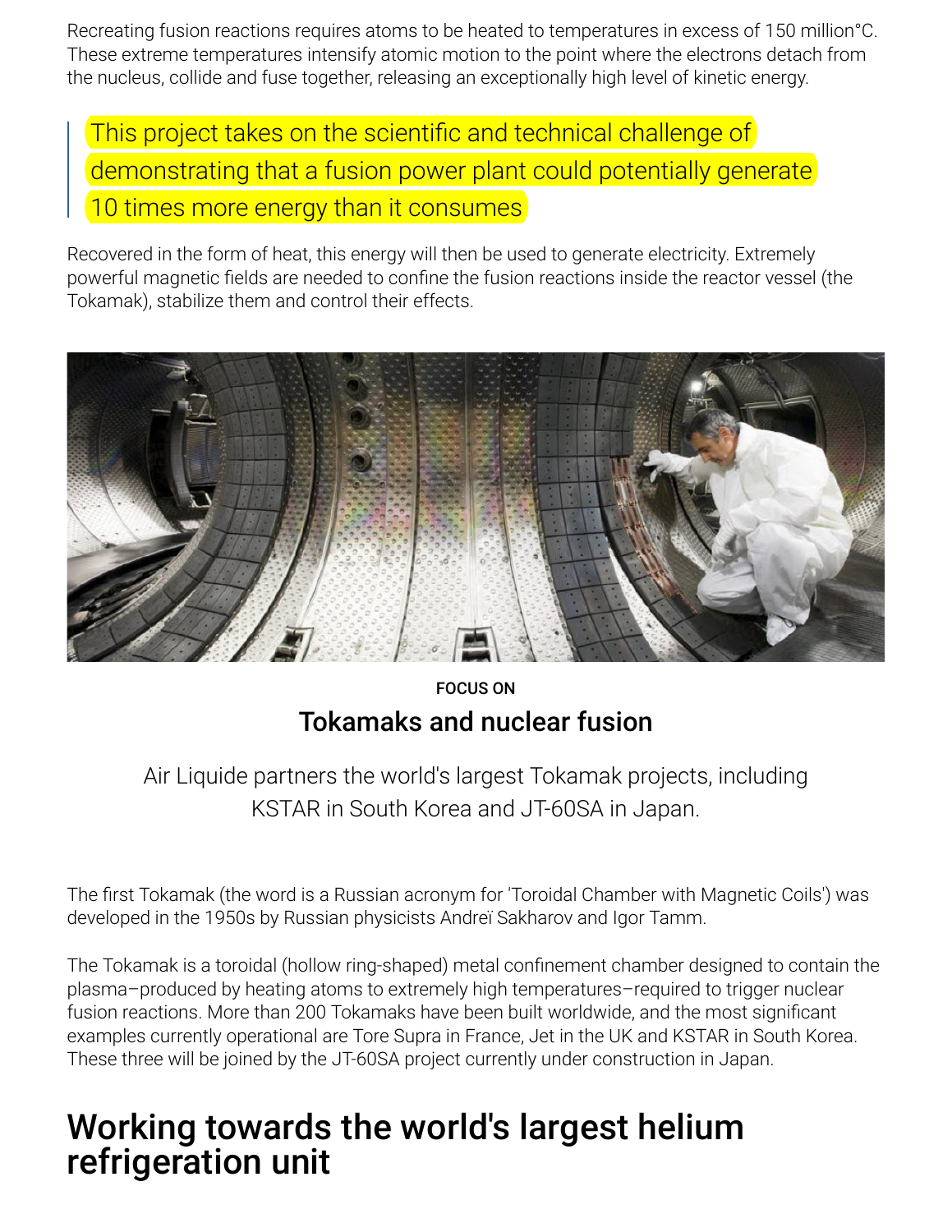Creating the very powerful electromagnetic fields required to confine the nuclear fusion reaction demands the use of **superconducting magnets** that work only at extremely low temperatures close to absolute zero (-273° Celsius). At such temperatures, the electrical resistance of the magnets falls to a negligible level, enabling them to carry very high densities of electrical current.

The ITER magnetic system composed of enormous field coils and 10,000 metric tons of magnets will be cooled using cryogenic systems supplied by Air Liquide.

Within the 5,400 m<sup>2</sup> cryoplant building, more than 3,000 m<sup>2</sup> are reserved for the helium plant. It includes several compressor stations and three refrigerators, each measuring 21 meters in length, 4,2 meters in diameter and weighing 135 metric tons. The three helium units will provide a total average cooling capacity of 75 kW at 4.5 K (-269 °C), making a maximum liquefaction rate of 12,300 liters per hour.

#### The largest ever designed centralized helium cryogenic plant

Air Liquide also provides nitrogen refrigeration units. The whole, including the helium plant, will form the largest ever designed centralized helium cryogenic plant.

ITER is a major project for Air Liquide, and joins other similar research programs to which we contribute worldwide. The expertise gained from projects like these further strengthen the Group's expertise in helium liquefaction.



The ITER Tokamak will rely on the largest cryogenic plant infrastructure ever built.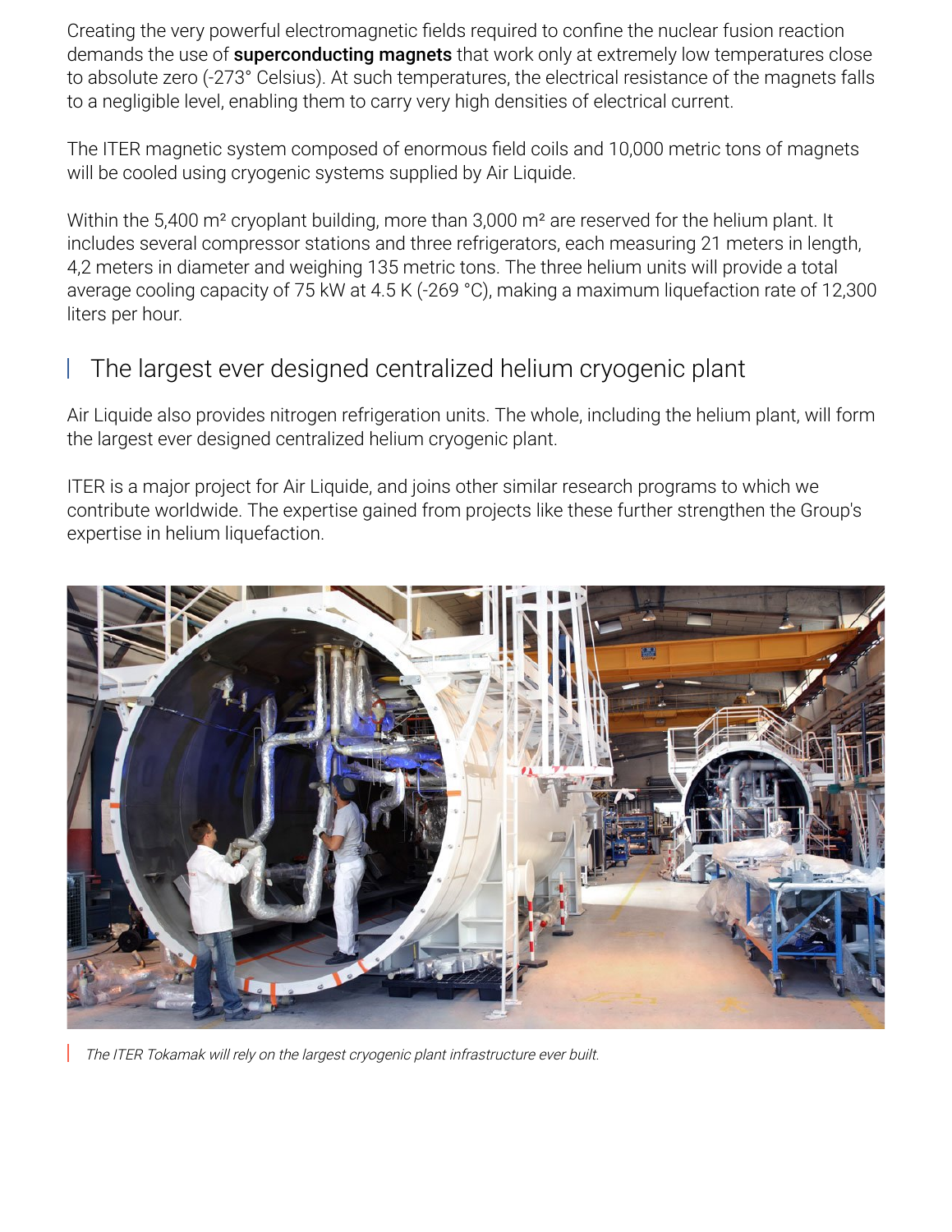

### 1. Cryogenic production system

The system consists of helium (a) and nitrogen (b) refrigeration units and extensive storage capacity for helium and nitrogen, provided by Air Liquide.

#### a. Helium units

They are comprised of three refrigerators, each measuring 20 meters in length and weighing 120 metric tons. Their combined refrigeration capacity is 75 kW at -269 °C. Liquid helium is then distributed over two kilometers of cryogenic transfer lines leading to the Tokamak in order to cool the magnets, vacuum pumps, and some of the diagnostic systems.

#### b. & c. Nitrogen units and storage capacity

Two nitrogen refrigerators will precool various components, including the helium refrigeration group, to -269 °C, and the helium loops to -193°C. Storage space for gas and liquid helium and nitrogen will make it possible to optimize fluid recovery during the Tokamak's different phases of operation.

### 2. Cryodistribution

Air Liquide may also bring its expertise to the complex distribution system that links the Tokamak to the plant by supplying cryogenic transfer lines and cryogenic valve boxes.

## 3. The Tokamak